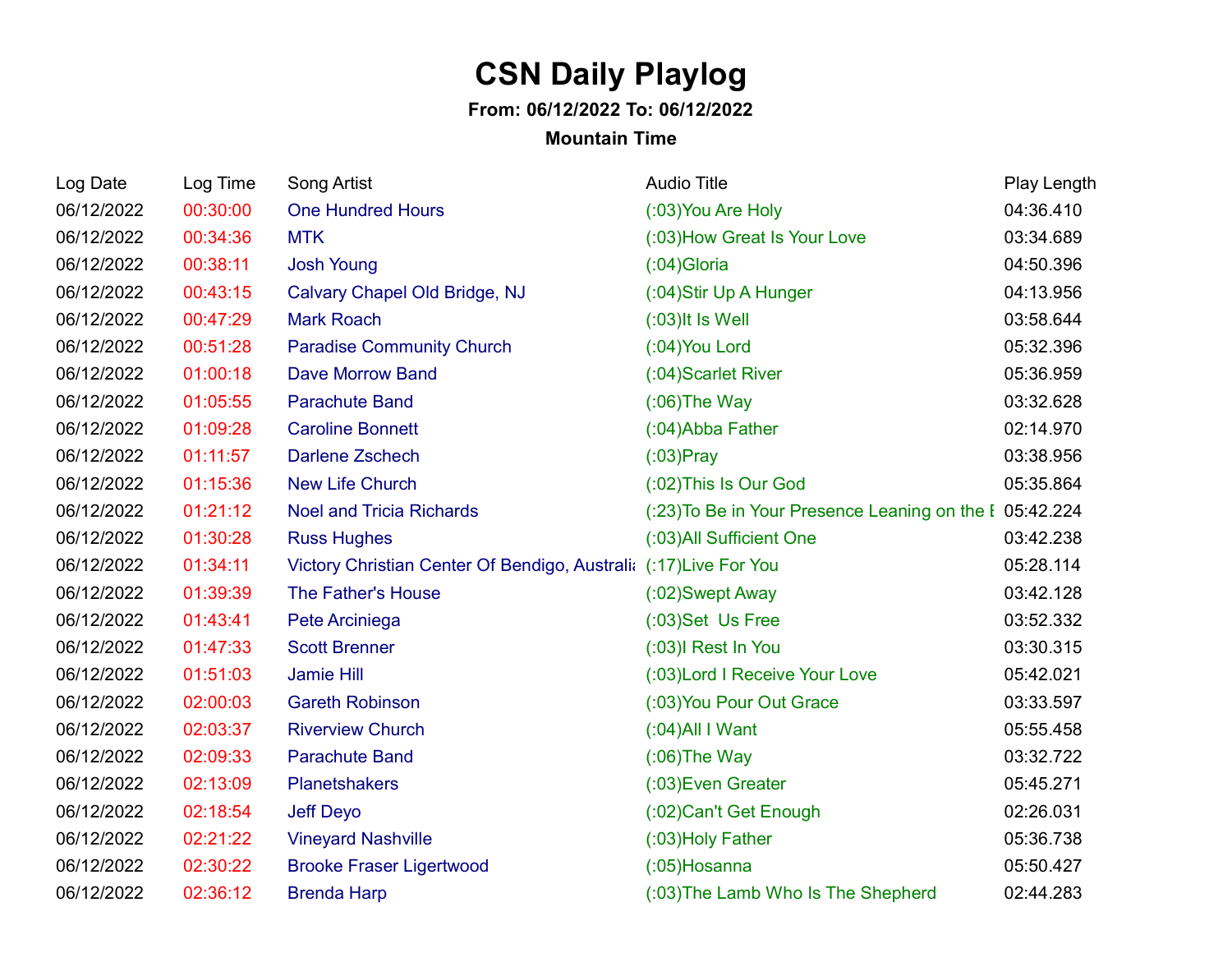| 06/12/2022 | 02:38:57 | <b>Lex Buckley</b>                        | (:03) Know That You Have Waited (Heaven I 02:54.112  |           |
|------------|----------|-------------------------------------------|------------------------------------------------------|-----------|
| 06/12/2022 | 02:42:20 | <b>Kingdom Faith Church</b>               | (:03) Remain In My Love                              | 02:59.064 |
| 06/12/2022 | 02:45:19 | <b>Dave Morrow Band</b>                   | $(03)$ Refuge                                        | 05:50.975 |
| 06/12/2022 | 02:51:10 | Mark McCoy and Andy Park                  | (:03)I See The Lord                                  | 05:45.723 |
| 06/12/2022 | 03:00:04 | <b>Worthy</b>                             | (:04) Worthy/Let All I Do                            | 05:58.412 |
| 06/12/2022 | 03:06:03 | <b>Kutless</b>                            | (:06)God Of Wonders                                  | 02:57.846 |
| 06/12/2022 | 03:09:00 | <b>Riverview Church</b>                   | $(03)$ Oasis                                         | 03:01.003 |
| 06/12/2022 | 03:12:06 | <b>Youth Alive WA</b>                     | (:03) Spirit Of The Lord                             | 05:35.661 |
| 06/12/2022 | 03:17:41 | <b>Southside Christian Church</b>         | (:04) God Of The Universe                            | 03:01.659 |
| 06/12/2022 | 03:20:43 | <b>Alwyn Wall</b>                         | (:03) Jesus Said                                     | 06:03.896 |
| 06/12/2022 | 03:30:29 | <b>Priscilla Miller</b>                   | (:03) A New Song                                     | 02:52.909 |
| 06/12/2022 | 03:33:22 | <b>Matt Redman</b>                        | $(02)$ Amazing                                       | 02:59.362 |
| 06/12/2022 | 03:36:21 | <b>Andy Bromley</b>                       | (:04) My Troubled Soul (Praise The Mighty Na         | 04:50.363 |
| 06/12/2022 | 03:41:41 | <b>Kingdom Faith Church</b>               | (:03) Jesus My Heart's Desire                        | 03:10.518 |
| 06/12/2022 | 03:44:52 | <b>Casey Corum</b>                        | (:03) How I Love Your Ways                           | 05:48.020 |
| 06/12/2022 | 03:50:40 | <b>Suncoast Christian Outreach Centre</b> | $(03)1000$ Hallelujahs                               | 05:54.474 |
| 06/12/2022 | 04:00:05 | <b>Joel Engle</b>                         | (:03) Wonder Of Your Love                            | 03:11.971 |
| 06/12/2022 | 04:03:17 | <b>Jeffrey B Scott</b>                    | (:03) Cry For Mercy                                  | 05:50.896 |
| 06/12/2022 | 04:09:08 | <b>Kingsway Music</b>                     | (:03) Your Love Falls Down                           | 03:08.221 |
| 06/12/2022 | 04:12:46 | <b>Christian City Church Ryde</b>         | $(0.03)$ Eternity                                    | 05:18.598 |
| 06/12/2022 | 04:18:05 | Vineyard-Female                           | (:02) Lord I Am Coming                               | 02:54.753 |
| 06/12/2022 | 04:20:59 | <b>Planetshakers</b>                      | (:03) Your Glory                                     | 05:54.598 |
| 06/12/2022 | 04:30:23 | Vineyard (Minneapolis, MN)                | (:04) If You Say Go                                  | 05:26.614 |
| 06/12/2022 | 04:35:50 | <b>Lex Buckley</b>                        | (:03)I Know That You Have Waited (Heaven I 02:54.112 |           |
| 06/12/2022 | 04:38:44 | <b>Jessie Rogers Goodman</b>              | (:03) In The Light Of You                            | 02:53.128 |
| 06/12/2022 | 04:41:55 | <b>Brenda Harp</b>                        | (:03) The Lamb Who Is The Shepherd                   | 02:42.992 |
| 06/12/2022 | 04:44:39 | <b>Christian City Church Ryde</b>         | (:01) Into Your Presence                             | 06:02.443 |
| 06/12/2022 | 04:50:41 | <b>Vineyard Inland</b>                    | $(03)$ All I Need                                    | 05:46.817 |
| 06/12/2022 | 10:00:05 | <b>Kingdom Faith Church</b>               | (:03) Jesus My Heart's Desire                        | 03:10.503 |
| 06/12/2022 | 10:03:15 | <b>Gateway Worship</b>                    | $(0.03)$ Overtaken                                   | 03:13.034 |
| 06/12/2022 | 10:06:28 | <b>Christian City Church Oxford Falls</b> | (:03)I Will Magnify You                              | 05:36.083 |
|            |          |                                           |                                                      |           |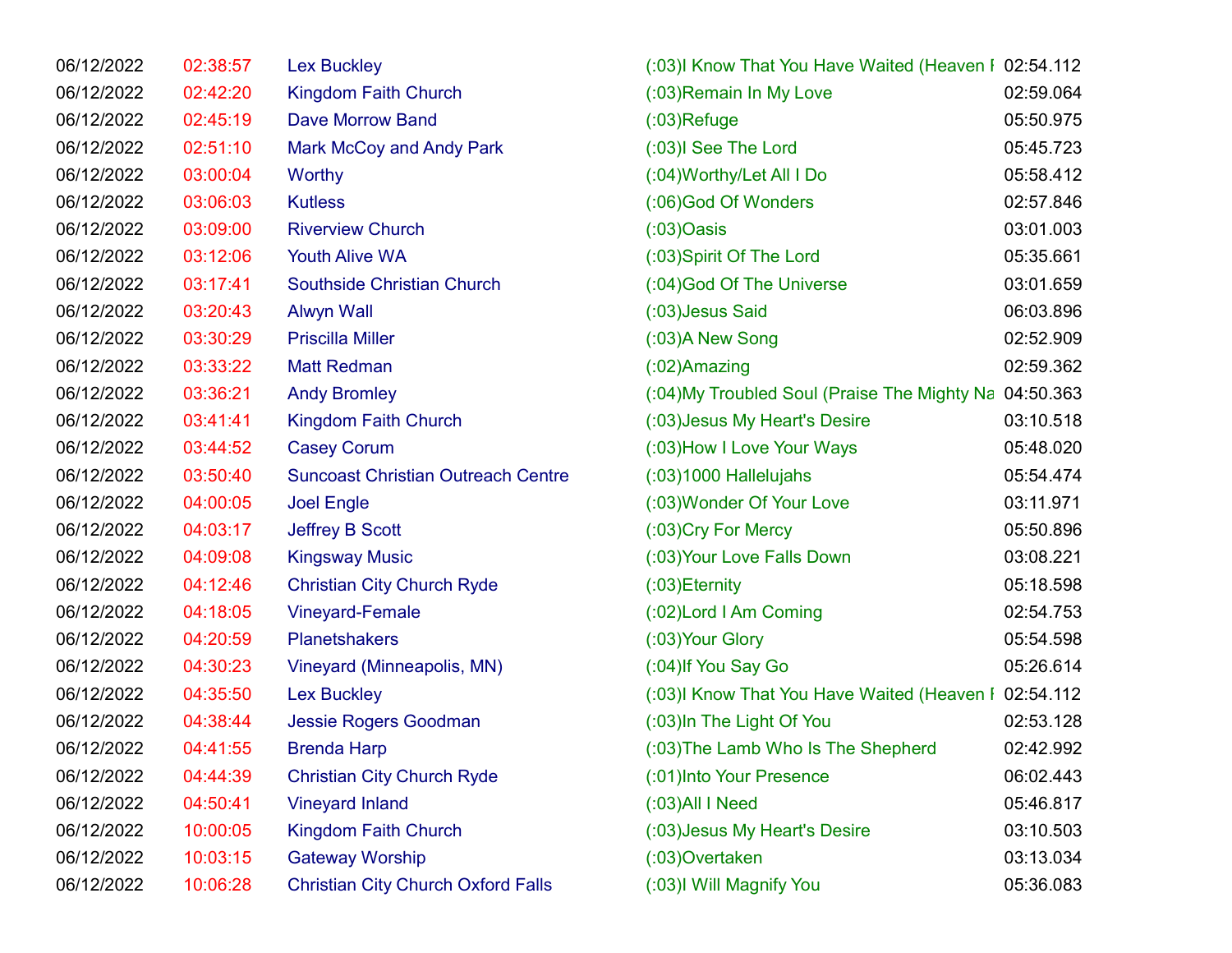| 06/12/2022 | 10:12:08 | <b>Beth Couslon</b>                                    | (:03) This Is Our God                                   | 05:40.895 |
|------------|----------|--------------------------------------------------------|---------------------------------------------------------|-----------|
| 06/12/2022 | 10:17:49 | <b>Casey Corum</b>                                     | (:04) God Of All Splendor                               | 04:26.535 |
| 06/12/2022 | 10:22:16 | <b>Planetshakers</b>                                   | (:03) Now And Forever                                   | 05:47.490 |
| 06/12/2022 | 10:32:43 | <b>Vineyard-Female</b>                                 | (:02) Lord I Am Coming                                  | 02:54.753 |
| 06/12/2022 | 10:39:14 | <b>Paul Oakley</b>                                     | $(0.03)$ Trust In You                                   | 03:46.159 |
| 06/12/2022 | 10:43:00 | The King's Centre (Aldershot, UK)                      | (:03) Will Come To The Waters (All)                     | 04:17.019 |
| 06/12/2022 | 10:47:38 | <b>Matt Redman</b>                                     | (:03) Here For You                                      | 05:34.364 |
| 06/12/2022 | 10:53:12 | <b>Priscilla Miller</b>                                | (:03)Cornerstone                                        | 05:00.332 |
| 06/12/2022 | 10:58:13 | <b>CFNI (Christ For The Nations Institute)</b>         | (:03) Faithful God                                      | 04:31.410 |
| 06/12/2022 | 11:03:12 | <b>Steve Jones</b>                                     | (:03) Saving Grace                                      | 04:35.160 |
| 06/12/2022 | 11:07:48 | <b>Christian City Church Youth</b>                     | (:36) Thank You                                         | 04:09.816 |
| 06/12/2022 | 11:11:57 | Christian City Church Oxford Falls, Australia          | (:03) Faithful                                          | 05:41.677 |
| 06/12/2022 | 11:18:04 | Don Moen                                               | (:03)Our Father                                         | 05:37.536 |
| 06/12/2022 | 11:23:41 | <b>Vineyard UK</b>                                     | (:05) Adore Him (Featuring Samuel Lane)                 | 05:52.598 |
| 06/12/2022 | 11:29:34 | The Kry                                                | (:03) Glorious                                          | 01:26.923 |
| 06/12/2022 | 11:32:23 | <b>Christian City Church Bridgeman Downs</b>           | (:03)King Of All Time                                   | 05:30.848 |
| 06/12/2022 | 11:37:54 | <b>Russ Hughes</b>                                     | (:03) Let Every Step We Take                            | 05:35.677 |
| 06/12/2022 | 11:43:30 | <b>Neil Bennetts</b>                                   | (:03) God Be Gracious (Everything We're Livil 04:35.847 |           |
| 06/12/2022 | 11:48:06 | <b>Lakes Christian Life Centre</b>                     | $(03)$ Deeper                                           | 03:09.988 |
| 06/12/2022 | 11:51:16 | YFriday                                                | $(03)$ Here                                             | 05:40.145 |
| 06/12/2022 | 15:00:39 | <b>Planetshakers</b>                                   | $(0.04)$ Burn                                           | 06:21.818 |
| 06/12/2022 | 15:07:01 | <b>Steve Fee</b>                                       | (:03) We Are Hungry                                     | 05:12.692 |
| 06/12/2022 | 15:12:14 | <b>Calvary Chapel Charleston</b>                       | (:03) Amazing Grace                                     | 02:33.987 |
| 06/12/2022 | 15:15:17 | <b>Aaron Keyes</b>                                     | (:03) In The Name of God                                | 05:46.614 |
| 06/12/2022 | 15:21:03 | <b>Andrew Ironside</b>                                 | (:43) Generations                                       | 05:29.333 |
| 06/12/2022 | 15:36:23 | <b>Christ For The Nations Institute</b>                | (:01) The Balm Of Gilead                                | 04:58.145 |
| 06/12/2022 | 15:41:46 | <b>Brian Doerksen</b>                                  | (:10) Faithful One                                      | 06:30.240 |
| 06/12/2022 | 15:48:17 | Johnny Mullen & Linda Ryan                             | (:02) Just Want To Worship                              | 02:53.252 |
| 06/12/2022 | 15:51:10 | Dave Morrow Band and Calvary Chapel Lake (:03)Holy God |                                                         | 05:42.661 |
| 06/12/2022 | 18:30:01 | <b>Michael Frye</b>                                    | (:03) My One And Only                                   | 05:35.912 |
| 06/12/2022 | 18:35:37 | <b>Julia Grace</b>                                     | (:04) Everything That Has Breath                        | 05:26.364 |